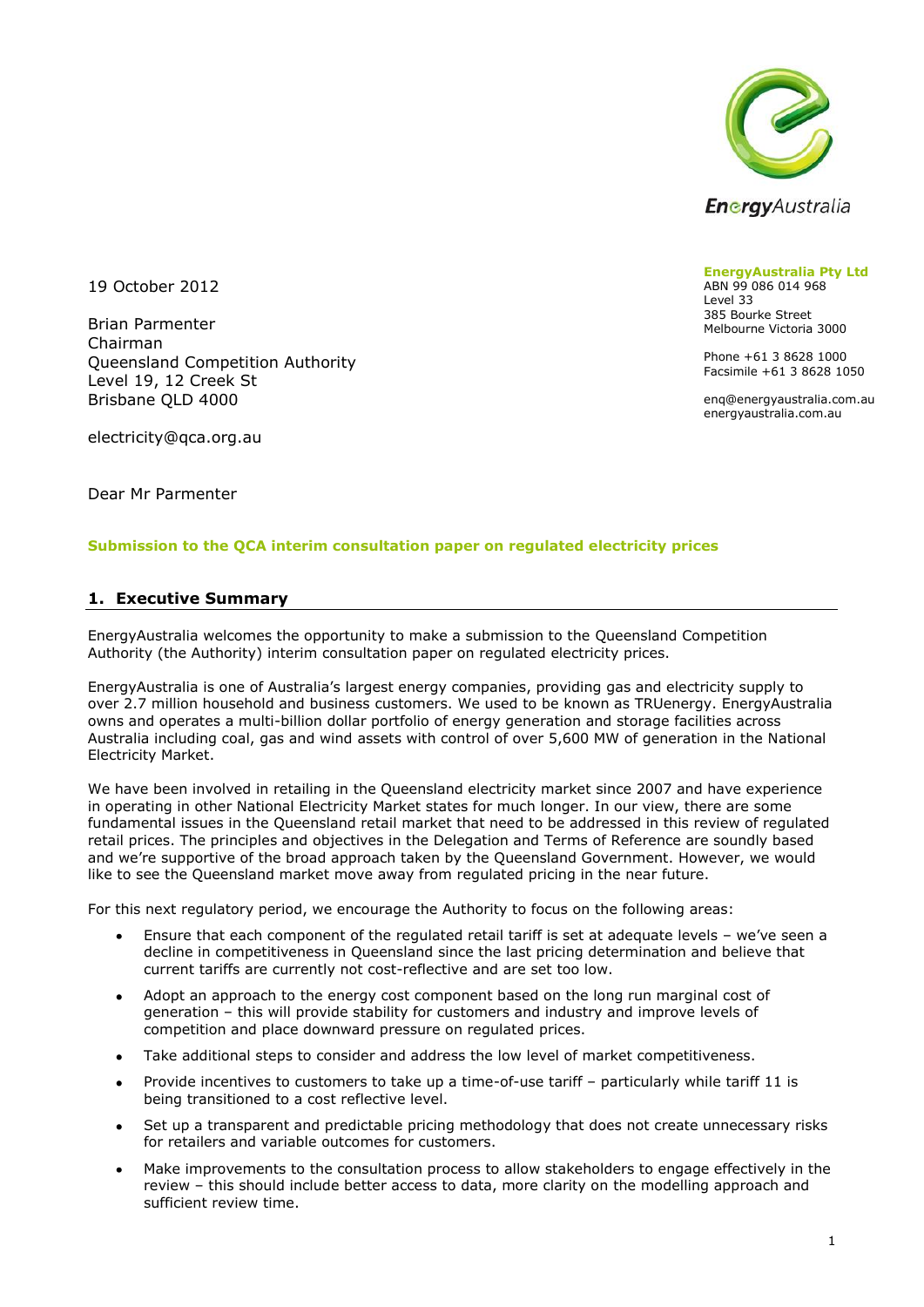# **2. Introduction**

The Ministerial Delegation and Cover Letter outline the following key principles for a new regulatory period beginning in July 2013:

- 1. The three-year Delegation and Terms of Reference (ToR) will provide a degree of certainty and stability for consumers and industry.
- 2. Customer impacts arising from measures taken to reform the industry and address cost drivers must be considered and carefully managed.
- 3. The Authority must consult extensively with stakeholders and the community providing information and ensuring that all stakeholders understand the intent and timing of the review process.
- 4. All decisions made by the Authority should be fully explained, with information to be clearly communicated and easily and publically accessible.
- 5. Queensland customers should be encouraged to take up time-of-use tariffs to assist in altering the demand profile and provide material benefits in reducing network and generation infrastructure.

EnergyAustralia recognises that the Queensland Government in establishing the Delegation and Terms of Reference for the Queensland Competition Authority (the Authority) is seeking to make further improvements in the approach to determining electricity prices in Queensland. We are supportive of these principles, and below have outlined the main points that we believe should be considered by the Authority in this consultation.

#### **2.1. The Delegation and Terms of Reference will provide a degree of certainty and stability**

The Delegation and ToR set out various objectives and approaches that should be used to achieve certainty and stability. These can be summarised as follows:

- Take an approach that will manage short-term price shocks for customers and that may assist  $\bullet$ industry in the long-term investment in the sector (Cover Letter – point 1).
- Make a determination that has regard to the 'actual costs of making, producing or supplying the goods or services' (ToR - 3a).
- It is important that continuity in decision-making is maintained in regard to key cost components,  $\bullet$ as this delegation is for a three-year period (Cover Letter – point 3).
- A Network + Retail (N+R) cost build up framework must be used in determining regulatory prices,  $\bullet$ where the network cost component is treated as a pass-through cost (ToR - 5c).

We recommend that the objectives outlined in the first two points can be met if the Authority bases the energy cost component on long run marginal cost (LRMC) as a floor price as this will provide the stability and long-term investment signals required in the next regulatory period. Further discussion on this approach is outlined in section [3](#page-3-0) below.

The latter two objectives listed above relate to the cost build up and modelling approach. The N+R approach has been used in the past by the Authority. However, the creation of longer-term methodology is required to support the annual determination of regulated electricity prices across a three-year period. This is an important consideration, particularly as a variety of approaches have been used in the past to determine the various retail components of the regulated tariff (energy, operating costs, margin, and headroom) and not all may be suitable for the upcoming regulatory period. Importantly, the new threeyear methodology must include a provision for revising any assumptions during the regulatory period that may lead to material changes for retailers or customers. Our thoughts and recommendations to the Authority on the approach to determining each R component are covered in sections [4](#page-7-0)[-6.](#page-9-0)

In terms of network costs, we support any continued efforts that are made to improve the cost reflectivity of network tariffs whilst enabling the Authority and retailers to minimise price shocks to customers. We would like to see the Authority set a predictable transitional pathway where retail tariffs may be affected by significant changes in network tariffs (e.g. rebalancing or step changes in overall cost). Retailers face risks relating to timing issues associated with applying the N+R framework in that final regulated retail prices may be based on draft network tariffs. This issue is discussed further in section [7.](#page-11-0)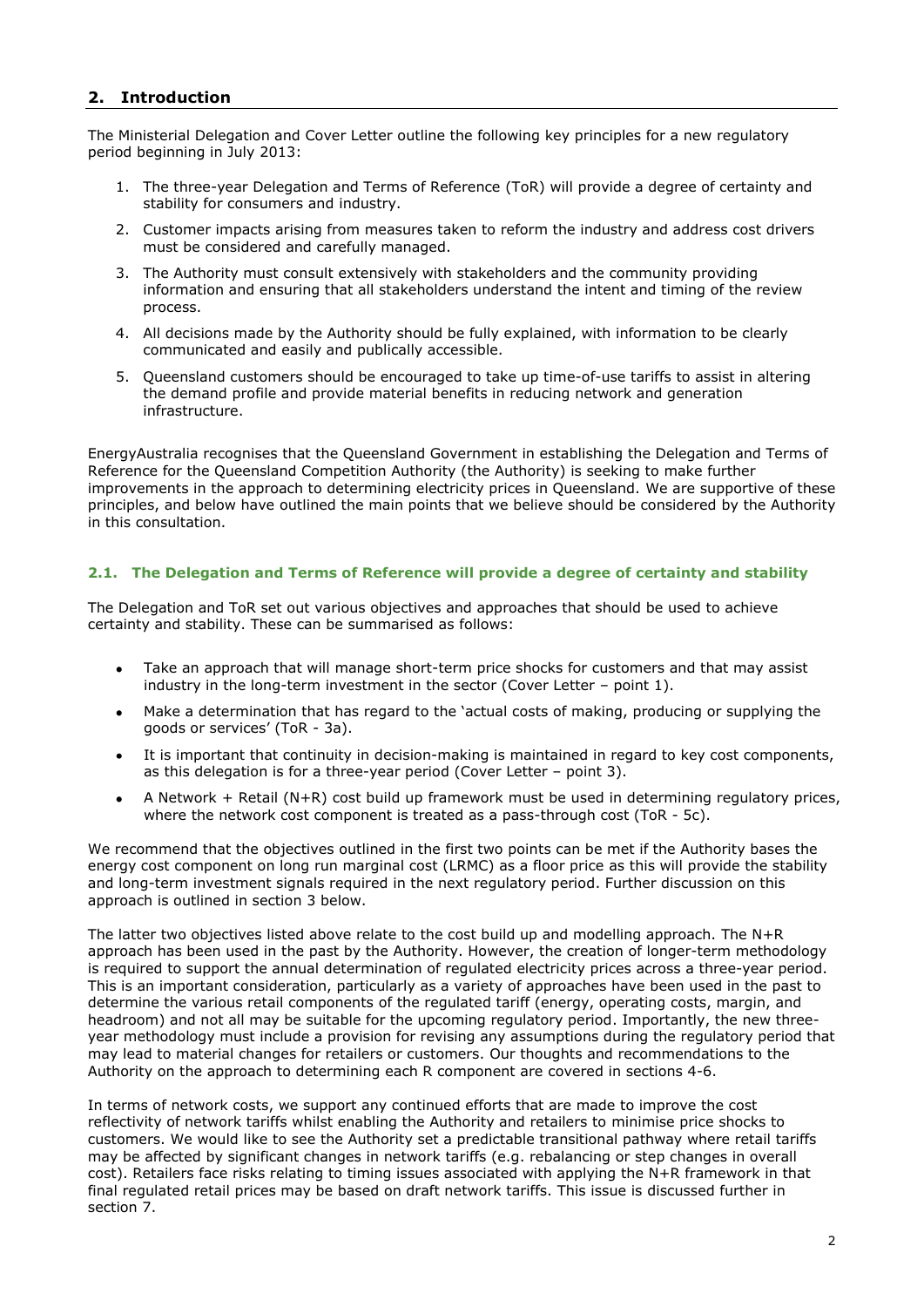#### **2.2. Customer impacts must be considered and carefully managed**

As a retailer, we must consider customer price impacts as price shocks lead to increases in calls, complaints, churn and therefore costs. They also place extra pressure on customers in hardship. We are committed to working with our customers through price changes and hardship. So, we support the principle of transition arrangements for tariffs that require substantial price increases in moving to cost reflective levels. Moving tariff 11 to cost-reflective levels as soon as feasible will assist in achieving other objectives set out in the Delegation such as encouraging the take up of time of use tariffs (see section [2.5\)](#page-2-0) and assist in developing the competitiveness of the market. However, we would not like to see significant changes in network tariffs that put additional pressure on retail margins when regulated retail tariffs are already in a transition phase.

In deciding how to manage customer impacts, the Authority will need to assess what a reasonable price increase is for different customer groups. It's very hard to tailor this approach effectively when are large number of customers are all on the same tariff (e.g. tariff 11). Customers on this tariff are likely to be affected based on overall usage levels, not on the basis of need.

Keeping tariff 11 at low levels to aid vulnerable customers is not recommended. Inefficiently priced tariffs lead to higher costs for all customers over the long-term. Therefore, we strongly support the use of targeted measures to assist customers who are more highly impacted by price shocks via concession policies. If designed appropriately, targeted hardship measures should provide a better outcome for customers in need. The Authority may be in a position to assist the relevant parties in recommending a targeted approach to concessions.

#### **2.3. The Authority must consult extensively with stakeholders and the community**

Having entered the Queensland electricity market in 2007 when retail competition began, and now being one of the major second tier retailers in Queensland, EnergyAustralia appreciates the opportunity to participate in consultations on the regulated retail price. We believe all stakeholders will benefit from an open consultation process that allows adequate time for engagement and review.

However we note that point 6 in the ToR requires the Authority to 'publish an interim consultation paper identifying key issues when calculating N and R components of each regulated retail electricity tariff and transitioning relevant retail tariffs over the three-year delegation period.' We're disappointed that the Authority has relied on excerpts and the attached Delegation and ToR rather than adequately examining the issues and approaches, it considers necessary for a price determination. This approach is not in keeping with an open and extensive consultation. Other issues may be introduced later in the process and this could limit the opportunity for stakeholders to respond.

#### **2.4. Publication of clear and accessible information**

In this consultation process, we would like to see a better demonstration that costs forecasts produced by any modelling approach used are reasonable and will be reliable across all years of the delegation. This analysis would aided if supported by a graphical comparison of key profiles, full datasets and/or sensitivity analysis showing the effect those different approaches have on the outputs. In the last review, significant errors were found in the ACIL modelling. Although ACIL corrected these errors in their final report, it caused confusion and detracted from the time available for stakeholders to comment on the draft determination. The Authority should also allow adequate time for all stakeholders to familiarise themselves with the models and data before public forums are held or submissions are due.

These steps would improve transparency and allow interested groups to satisfy themselves that the modelling is based on a real-world approach, can be sense-checked by stakeholders, and ultimately, can be relied upon to produce valid forecast values in the Queensland market.

#### <span id="page-2-0"></span>**2.5. Queensland customers should be encouraged to take up time-of-use tariffs**

EnergyAustralia appreciates the peak demand issue in Queensland and the need address this urgently so customers are not faced with escalating network and generation costs in coming years. The peak demand issue is best managed, in our view, by ensuring that cost-reflective, time-of-use (TOU) tariffs and a greater level of usage data are made available to customers. As these measures are put in place, the market will be able to send the right price signals to customers and customers will be able to better understand their usage patterns and take action to minimise their energy costs. If enough customers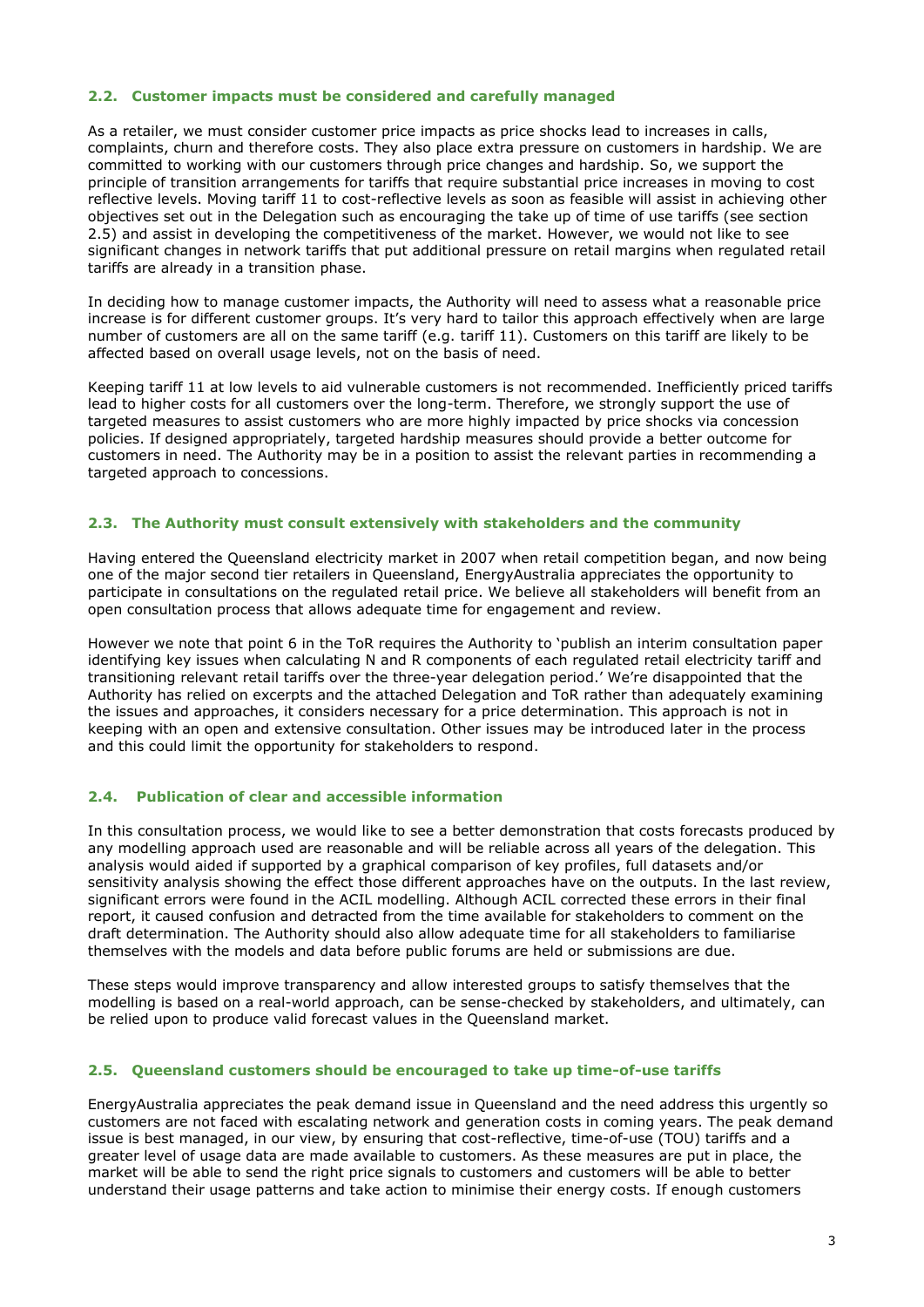take action to reduce their usage in peak times, then this should reduce infrastructure expenditure that would otherwise be required.

The point in the Delegation Cover Letter about rewarding customers who take up TOU tariffs is important. Retailers certainly have a role to play in helping customers to understand what this change would mean for them and providing additional information to raise awareness of energy usage amongst customers. However, these steps would be largely superfluous if there was not some benefit to customers in moving from the common residential or business flat tariffs to a new TOU tariff.

TOU tariffs for customers with solar panels should be considered separately from other customers. This could assist in providing an incentive to the embryonic battery storage industry to develop solutions for customers to be able to store PV exports for use at peak times. It would also support development of the solar industry on a purely commercial basis and reduce the potential need for subsidies.

In considering how to make tariff 11 cost reflective and how to minimise additional cost impacts from solar customers, we urge the Authority to address how an appropriate TOU tariff can be made financially attractive to customers **in the first year of the regulatory period**. This is the best way to encourage a higher take up of TOU tariffs than has been seen with tariff 12 recently.

# <span id="page-3-0"></span>**3. Why the Authority Should Base the Energy Cost Component on LRMC**

Since the Authority hasn't provided details of what approaches it is considering for the calculation of the WEC component, we have outlined the reasons that we support the approach of using LRMC as a floor for this regulatory period. The key points we discuss below outline how and why a LRMC based approach:

- provides certainty and stability (section [3.1\)](#page-3-1)  $\bullet$
- benefits customers by promoting competition (section [3.2\)](#page-3-2)  $\bullet$
- is required to support investment in new generation in Queensland (section [3.3\)](#page-4-0)  $\bullet$
- is representative of the actual costs faced by retailers in Queensland (section [3.4\)](#page-4-1)  $\bullet$
- is preferred to using a market cost alone (section [3.5\)](#page-5-0)  $\bullet$

Additionally we address the arguments that have previously been levelled against using an LRMC based approach (section [3.6\)](#page-6-0).

## <span id="page-3-1"></span>**3.1. A LRMC based approach will provide certainty and stability for customers and industry**

In our view, the certainty and stability sought by the Queensland Government can only be achieved using LRMC to determine the energy cost component. Other components of the regulated retail tariff (such as the retail costs, margin and headroom) typically vary by a much smaller degree than the energy costs. The network costs do have a greater potential to affect the regulated retail price, but as this cost must be passed-through directly (Terms of Reference point 5c), the Delegation is clearly referring to stability of the energy cost component of the regulated tariff.

In terms of customer impacts, a more highly variable energy price would likely lead to customer dissatisfaction. Such a tariff that will by definition lead to higher price increases (and more price decreases), and customers are likely to focus on times that the price increases and not appreciate the longer term picture, not the reasons for the price increases.

## <span id="page-3-2"></span>**3.2. A LRMC based approach benefits customers by promoting competition**

Most retailers tend only to change base retail prices for customers once a year in Queensland. Throughout the year it is more likely that retailers will offer alter discounts and utilise a mix of sales and marketing channels to attract and retain customers. Having accepted an offer of a particular discount from a retailer, many customers would be quite disgruntled if the retailer were to reduce the discount level or increase the base price. Retailers want to retain customers and realise so have to set prices and discounts at levels that they are reasonably likely to remain profitable over the time they retain the customer.

The regulated retail tariff sets a natural benchmark in the market. Customers, Government, regulators and other consumer groups will therefore assess overall value of negotiated tariffs in relation to the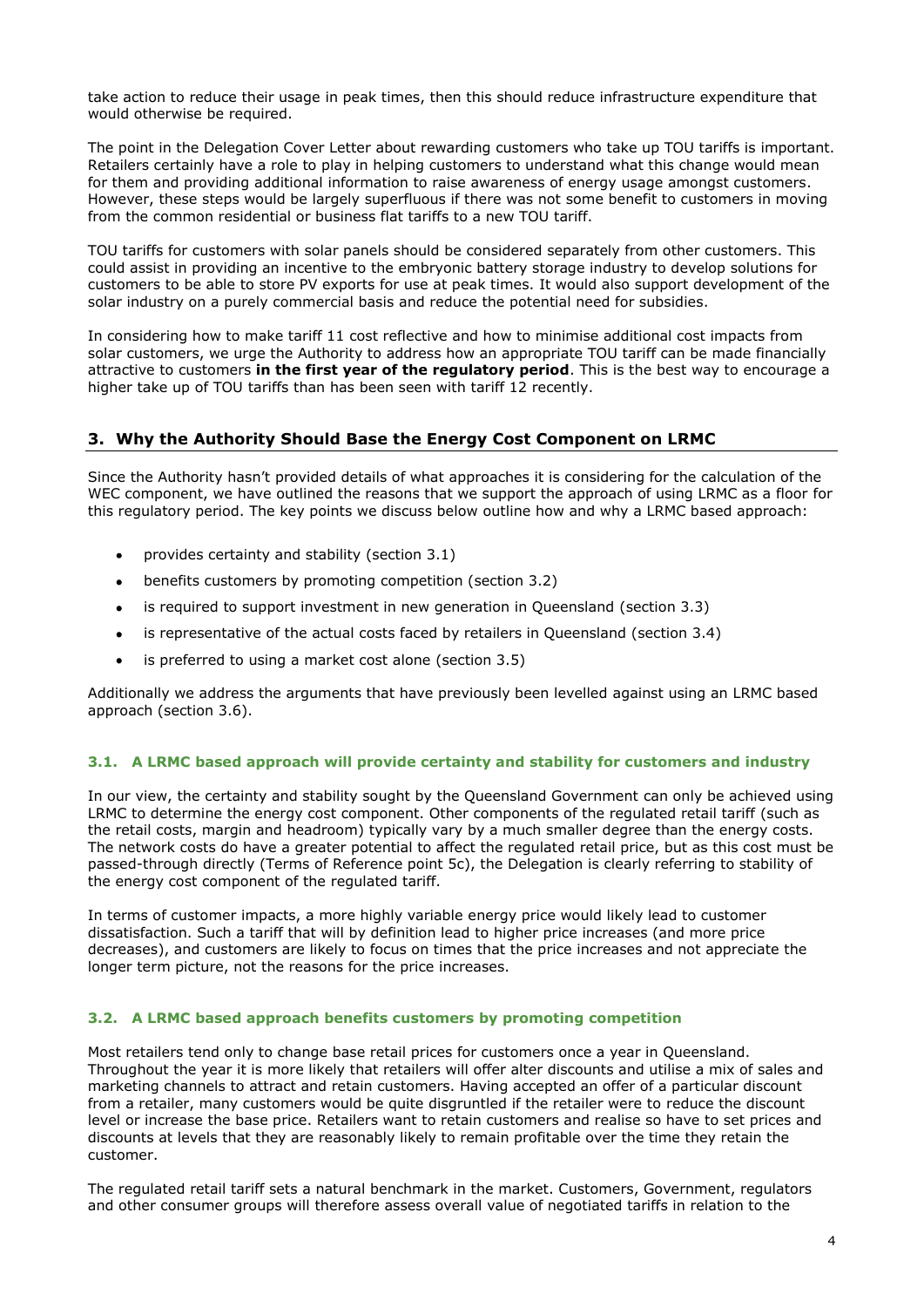regulated tariff. In Queensland, retailers are at risk of continuing to be exposed to regulatory decisions that set the regulated tariff at unprofitable levels. These decisions induce retailers to limit discounts and sales and retention activity, particularly via more active channels (see section [6.1\)](#page-9-1). The key element of the regulated retail tariff that leads to variability is the energy cost component.

Customers will benefit more from a stable energy cost, as retailers are more able to offer higher discounts to customer than when the energy price fluctuates. By this mechanism, a more stable energy cost promotes competition and produces a downward pressure on prices over time.

## <span id="page-4-0"></span>**3.3. Supporting investment in new generation**

For the next regulatory period, the Delegation asks the Authority to have regard to 'the actual costs of making, producing or supplying the good or services'. Modelling LRMC would allow the Authority to determine the minimum cost to supply load under conditions that allow generators to earn an economic return on their investment. An LRMC approach would provide a truer reflection of wholesale electricity costs faced by retailers over the long-term as it allows the recovery of fixed and variable costs associated with generation (unlike a market-based approach).

In the Final Report for 2012-13, the Authority stated that although the LRMC as a floor approach might provide additional security for generation investment that this wasn't required as the market was already providing 'timely and efficient' information.<sup>1</sup> EnergyAustralia questions this view given the time that would be required to develop, build and commission a baseload power station is likely to be between three and five years, whereas liquidity in the financial market historically has struggled to extend beyond three years and at present is limited to eighteen months. If investment in new generation were required to focus on short-term price signals then it may result in encouraging future investment in lower capital cost plant even though this may not be best or most efficient choice.

We recognise that the latest report from AEMO on the timing requirements for new generation indicates that new investment in generation may not be required until 2020-21.<sup>2</sup> However, we believe that there is considerable uncertainty surrounding these forecasts, particularly in relation to the forecast for industrial load projects in Queensland and consequently these forecasts may adjust significantly in the future.

It would be shortsighted if the Authority were to focus only on the cost pressures faced by Queensland customers and use this to support the use of a short run approach to energy cost when new investment may be required. There is a significant risk in this case that investment signals will result in a delay to new generation or investment in the wrong type of plant. Both outcomes would increase costs for customers in the medium to longer term.

The principles in the Delegation around assisting long-term investment in the sector indicate to us that that the Queensland government is seeking a regulated tariff that does holistically consider long-term generation costs. Using a LRMC approach in determining the energy cost component will fulfil this principle whereas using a market-based approach to the energy cost won't. A market-based cost provides a less stable price and this in itself is unattractive to investors; and it will be even less attractive if the prices are seen to be too low and not able to provide the return required.

#### <span id="page-4-1"></span>**3.4. LRMC is representative of the actual costs faced by retailers in Queensland**

Two of the three main retailers in Queensland operate or control almost 3,000 MW of generation, in comparison demand in Queensland has averaged just over 5,800 MW in the last twelve months. Clearly, with this level of generation ownership controlled by vertically integrated retailers their energy costs will be heavily influenced by the long run costs from operating such plant.

The Queensland market is currently oversupplied due to lower growth in energy demand and this is resulting in low prices in the contract and spot markets. These low prices are not sustainable as generation is just not profitable at these levels. This is evidenced by below par financial performance for CS Energy<sup>3</sup>, Stanwell (excluding profit from coal royalties), the credit issues experienced by Intergen (Millmerran & Callide C 50% share) and the recently announced shutdown of two coal units at Tarong.<sup>4</sup> We also would not be surprised if further capacity were to be withdrawn in Queensland.

-

 $1$  QCA Final Report 2012-13, pg 22-23.

<sup>2</sup> AEMO, http://www.aemo.com.au/Electricity/Planning/Reports/Electricity-Statement-of-Opportunities

<sup>3</sup> CS Energy Forecast Report 2012-13, http://www.csenergy.com.au/content-(35)-key-financials.htm.

<sup>4</sup> Stanwell Media Release – Stanwell to withdraw Tarong Power Station units from service – 11 October 2012, www.stanwell.com.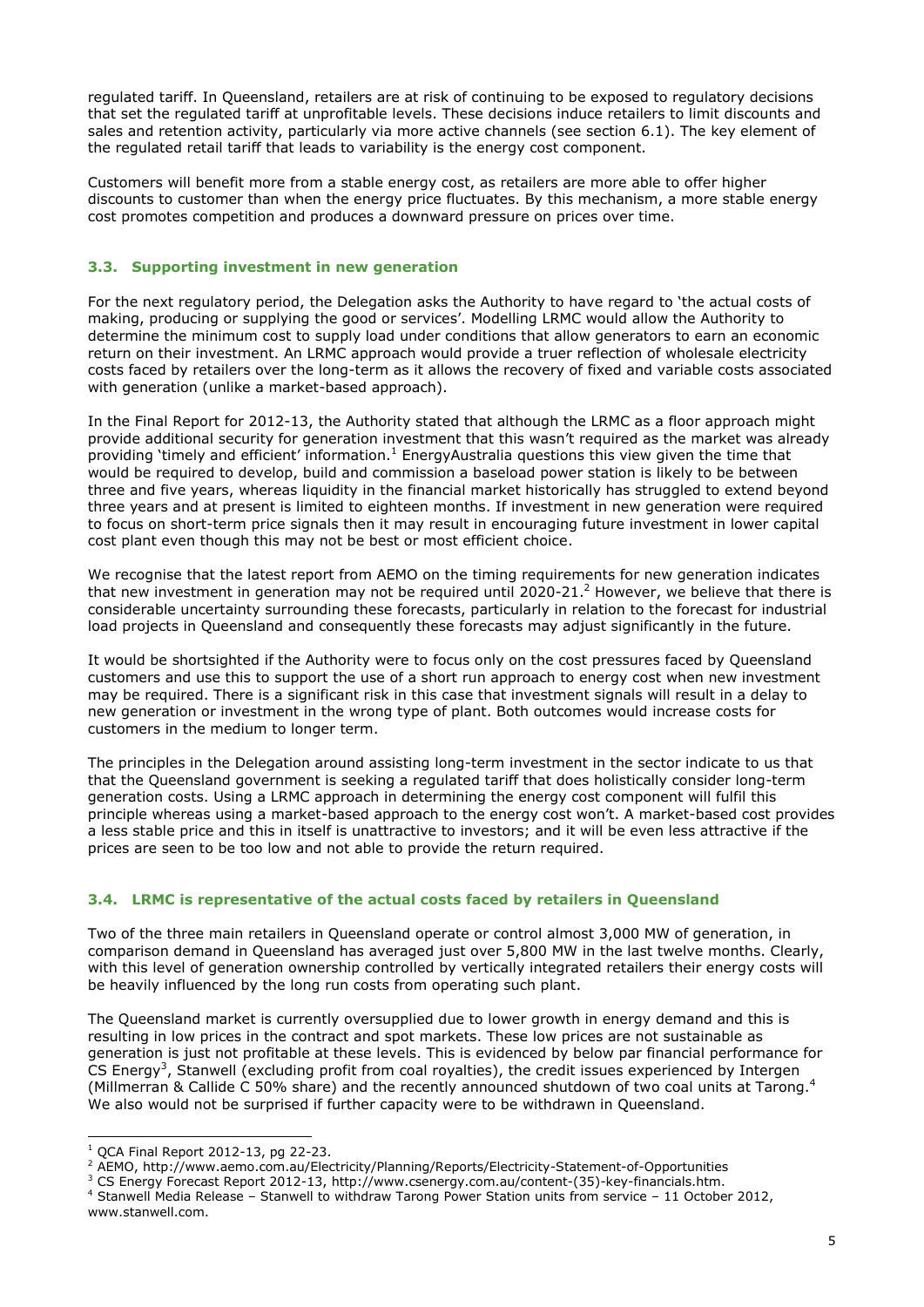In these circumstances, generators will be looking to sell contracts at higher prices based a return on long run costs. Retailers need to find generators willing to sell contracts and this isn't always possible with a limited number of generators to buy from. So, we suggest that retailers in Queensland will have limited options to pay energy costs at levels below the long run costs of generation.

Non-vertically integrated retailers in Queensland using long-dated power purchase agreements will be facing paying energy costs that reflect LRMC. In relying on PPAs, retailers are contracting directly on a long-term basis with a generator who is seeking to cover the long-term costs of generation and therefore will be seeking to achieve values at LRMC.

As we've outlined above, the prices observed in the Queensland wholesale market are strongly influenced by LRMC and need to allow generators to achieve a return on their investment in the long term. It's true that short-term fluctuations in wholesale market contract prices do occur, but this it is misguided to think that this somehow represents a truer cost to retailers when retailers clearly face a combination of long and short-term costs. Depending on the retailer and the period in question, this mix of long and shortterm approaches to hedging load will vary, but it doesn't mean that only short-term costs should be used.

We believe that the Authority should not choose a model that will produce the lowest energy cost in any year, nor should they choose a model that doesn't cover the actual costs of producing energy in the longterm. Doing so will fundamentally harm investment and retail competition in Queensland and could have major negative impacts to industry structure and retailer viability.

#### <span id="page-5-0"></span>**3.5. Issues with using a market-based approach alone**

We are concerned that several factors will result in wholesale market prices increasing in Queensland across the regulatory period (and beyond). We also believe that market uncertainty will be higher than usual due to the concurrence of events expected to occur between now and 2015-16. These trends could not only lead to a higher than expected market-based energy cost, but also lead to a scarcity of reliable or consistent wholesale data for use in modelling. It is our strong view that the contract market lacks the liquidity to support a market-based approach to determine the wholesale energy cost.

In more detail, the trends that will affect the outlook until 2015-16 include:

**Unpredictability of wholesale prices**: Generation in Queensland is largely controlled by the two Government owned generators, a recent reaction to low demand and financial pressures by one of these generators has been to temporarily mothball some of its units until demand increases. While the outlook for wholesale prices at a point in time may seem low, strategic decisions such as this can significantly affect wholesale prices at any time when it occurs.

Wholesale prices are clearly weather dependent and retailers risk resurgence in demand driving up wholesale costs over a hot summer or some other event. Prices can rise quickly especially during a hot summer such as that experienced in 2006-07. The market is influenced by spikes in spot price and so these events can affect the price of wholesale contracts in future summers as well.

Although overall demand has been lower than anticipated, Queensland has been short on peaking capacity in recent years. If a market-based approach errs on the low side then retailers, particularly smaller, non-vertically integrated retailers could face major financial pressures.

**Carbon and Gas Prices**: In the medium term, we expect that carbon, increasing gas costs and the potential for increasing industry demand for electricity will see a sustained increase in wholesale prices. Notably, the export of coal seam gas from late 2014 is likely to increase the opportunity cost for fuel in Queensland; this will potentially alter the behaviour of over 3,000 MW of gas-fired generation in Queensland. This price pressure will occur within the 2013-16 regulatory period and is likely to have an impact on Queensland wholesale prices when liquidity returns.

**Carbon price uncertainty**: Carbon certainty remains an issue with the Federal election due to be held by the  $30<sup>th</sup>$  November 2013. The Federal Opposition have indicated that they would attempt to repeal the carbon legislation if they were to win this election. Consequently, there is uncertainty in late 2014 and from 2015 onwards, with limited buyers and sellers of carbon inclusive contracts. This makes it very difficult for retailers to manage their load in Queensland.

The issues outlined above will affect the Queensland wholesale market during the coming regulatory period. At this point, Queensland forward prices are illiquid from 2014 onwards and consequently this will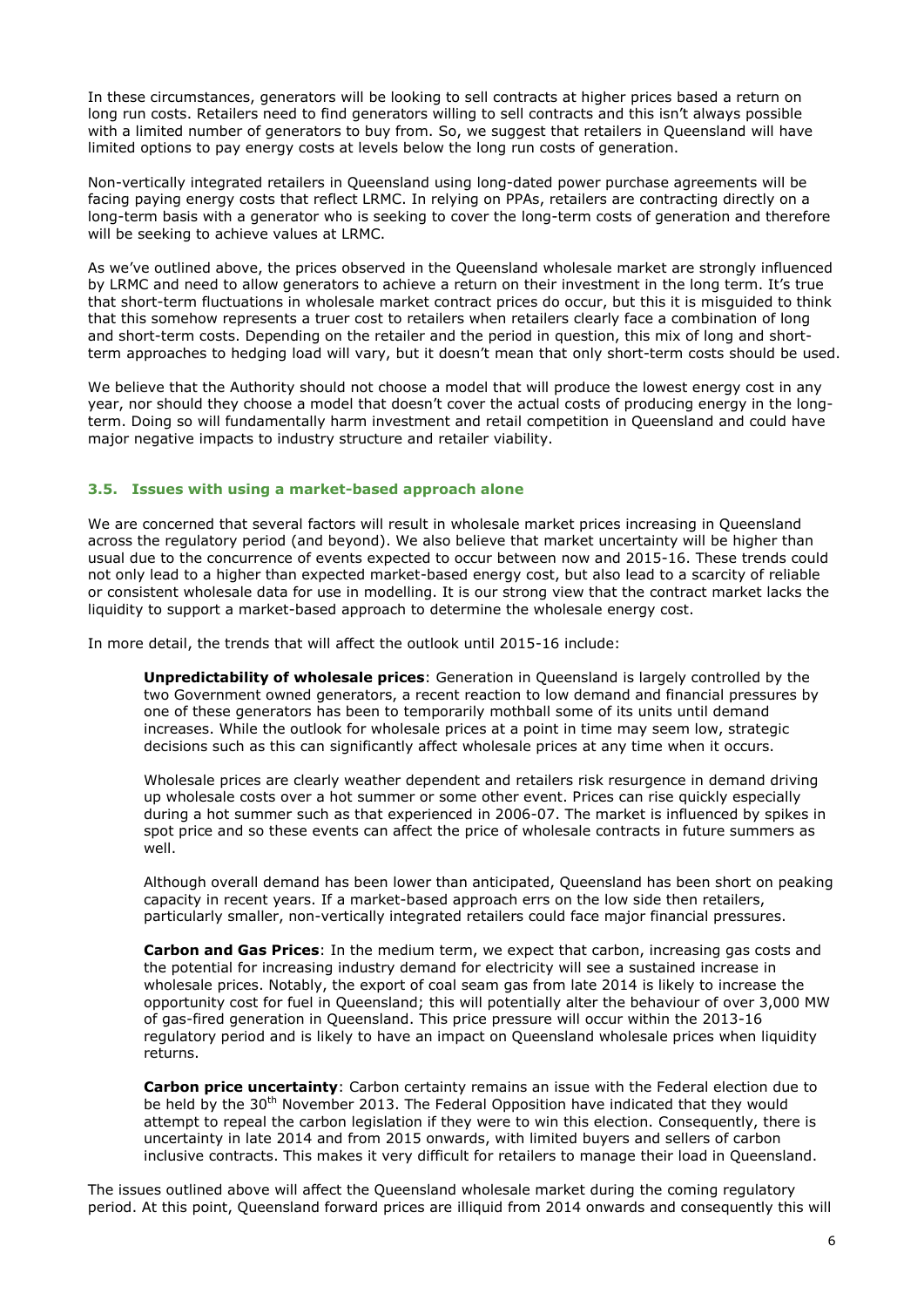make it difficult for the Authority to establish a reasonable market-based approach that will give a reliable estimate of energy costs and an approach that can be consistently used in all years. We believe that LRMC provides a more stable energy price irrespective of wholesale market liquidity and volatility.

## <span id="page-6-0"></span>**3.6. Addressing the perceived issues with the LRMC as a floor approach**

The typical arguments against using the LRMC as a floor approach are summarised in the Final Report<sup>5</sup>:

- Modelling of LRMC is opaque as it relies on black box modelling
- Ignores the existence of the NEM and the its effect on the wholesale price  $\bullet$
- The regulated price shouldn't underwrite generation costs of generation are not relevant to  $\bullet$ retail price (see section [3.3\)](#page-4-0)
- Too long term LRMC doesn't reflect the costs incurred by a prudent retailer in a particular year  $\bullet$

These arguments all misconstrue the issues in some way as we demonstrate below.

**Black box modelling**: We understand the benefit of having a transparent and predictable model for producing key cost components of the regulated retail tariff. However, the modelling of wholesale costs (spot prices or wholesale contracts) is also opaque. This is noted also in the Authority's Final Report 2012-13.<sup>6</sup>

**Ignores the impact of the NEM on wholesale price**: In section [3.4,](#page-4-1) we demonstrated how the underlying input costs of generation are seen in long-term average wholesale market prices. In any case, we are not recommending that the Authority rely on LRMC alone. We advocate an LRMC as floor approach, which involves assessing the market costs as well.

**Too long term**: In our interpretation of the Delegation, there is nothing to suggest that the Queensland Government is seeking to achieve prices that are reflective of the wholesale market costs in each particular year rather than over the longer term. The LRMC does reflect wholesale market prices over the long term and by taking this longer term, view provides a more stable price for customers and retailers.

This aside, it's perhaps more relevant to consider what would be achieved if the energy cost component of the regulated tariff were based on a market-based energy component which increased the variability of the retail tariff. It may appear on the surface that this is sensible economically, but we don't believe it is beneficial to customers to have a more highly variable annual energy price changes. We doubt that customers would be able to respond in a significant way to such a blunt price signal over this period. Customer usage patterns depend heavily on household appliances such as heating, cooling and refrigeration as well as on customers' ability to time-shift or decrease usage.

It may be sensible to have the retail price fluctuate if electricity price changes occurred much more frequently and if customers could respond within approximately the same timeframe as occurs in faster-moving markets. For this reason, we believe that longer-term price signals provided by basing the energy cost on LRMC is a better choice when setting the regulated retail tariff. We also believe it's more important to focus on providing intra-day and seasonal price signals to customers (e.g. via TOU pricing) to address the issue of escalating costs arising from peak demand (section [2.5\)](#page-2-0).

If the Authority again moves in the direction of considering that 'LRMC is an estimate of long term generation costs rather than purchasing wholesale electricity in the forthcoming year'<sup>7</sup> we ask the Authority:

- to justify why a longer term energy purchase cost isn't suitable,
- to outline what benefits are expected for customers, retailers and generators if a shortrun approach is used to calculate the energy costs component, and
- to explain how this will affect competition in Queensland.

-

<sup>5</sup> QCA Final Determination: Regulated Retail Electricity Prices 2012-13, May 2012 (QCA Final Report 12-13), pg 22-23.

 $6$  QCA Final Report 2012-13, pg 24.

 $7$  OCA Final Report 2012-13, pg 22.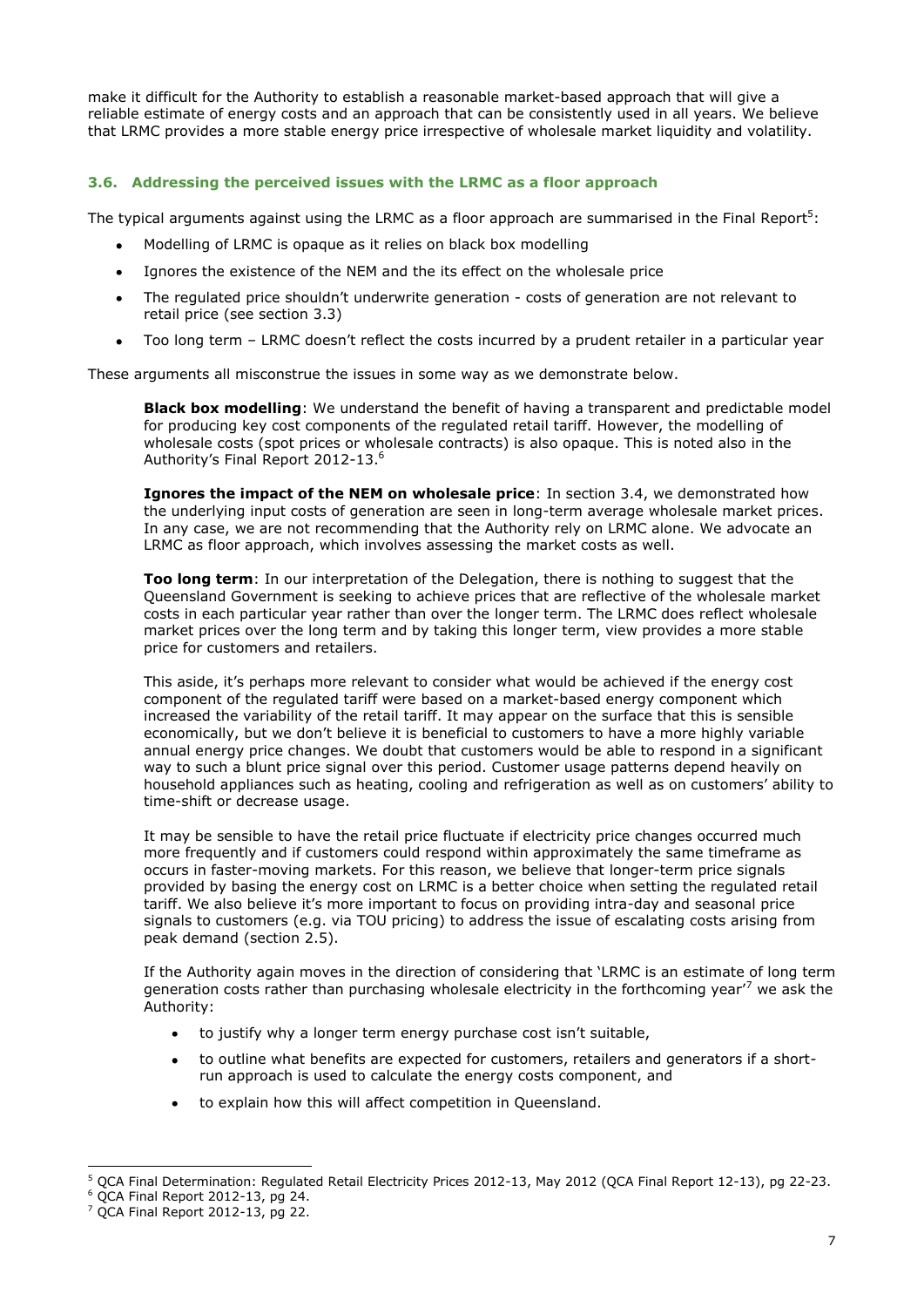# <span id="page-7-0"></span>**4. Energy Cost Components**

## **4.1. Load profile data**

In response to the 2012-13 draft determination, we submitted that there were issues with the way that the load profile had been modelled.<sup>8</sup> We provided data to show that four years of load profile data was not enough to show a typical load shape for the forecast year as 2007-08 had many fewer summer weekdays with a temperature over 32°C. Origin also made the point in a slightly different way in that they recommended only using the last three years of data thereby excluding 2007-08. The Authority's final view was that ACIL had appropriately taken into account weather patterns in modelling the load shape.

Whilst we accept, some of the arguments in ACIL's final report to the 2012-13 decision, (particularly that this does change significantly over time), we would like to see a better demonstration by ACIL that their modelling approach does lead to a suitable load forecast. This is particularly relevant when considering the recent load shape changes that have resulted from the increased uptake of solar panels in Queensland.

In the last price determination, we note that ACIL ran 41 years of load data and producing 410 years of prices and from the 410 years of prices, they selected the median year (based on a load-weighted average price). Taking this load year that produced this price year, they calculated the hedging strategy on the basis of this load. We are concerned that a load that produces an average price is not necessarily an average load.

We recommend that a better way to come up with a representative hedging strategy would be to calculate the 'shape premium' (load weighted average price / time weighted average price) for all 410 years of prices and then choose the load that is associated with the median shape premium (rather than the median average price). It would also be useful to have access to the 41 sets of load data and the 410 sets of price data to carry out our own modelling and satisfy ourselves of the reliability of the modelling approach.

## **4.2. Calculation of market-based cost**

During the last review (2012-13), we were disappointed with the approach and quality and level data put forward by ACIL Tasman (ACIL) in modelling the energy purchase costs via a market-based approach. While ACIL were approached on the issue following the release of the draft determination, they did not adequately explain the results nor did they provide enough detail or time for industry participants to assess whether the outcomes of the data were probable in the real world.

The Authority noted in its Final Report that retailers still saw issues with the hedging approach as it relied on thinly traded contract data. $9$  With their still being uncertainty in the market (see section [3.5\)](#page-5-0), we caution the Authority in setting a methodology for energy purchase costs that could lead to perverse outcomes.

## **4.3. Calculation of LRMC**

There are two typical modelling approaches used to calculate LRMC: the standalone approach and the incremental approach. The standalone approach to calculating LRMC incorporates the existing mix of generation plants with additions to match demand growth. On the other hand, the incremental approach doesn't consider existing plant, and only seeks to calculate the costs associated with the next type of plant required to be built. However if the next plant required is a peaking or intermediate gas plant, the LRMC will be very high compared to existing base load coal.

We recommend that the Authority consider using a standalone approach to calculating LRMC as it considers the existing mix of plant and doesn't produced varied results depending on the type of generation required. It's even more important to consider the existing mix of plant given that some plants are on long-term shutdown. The incremental approach would clearly not produce the outcomes intended for the regulated retail price.

<sup>-</sup> $8$  QCA Final Report 2012-13, pg 27.

<sup>9</sup> QCA Final Report 2012-13, pg 21.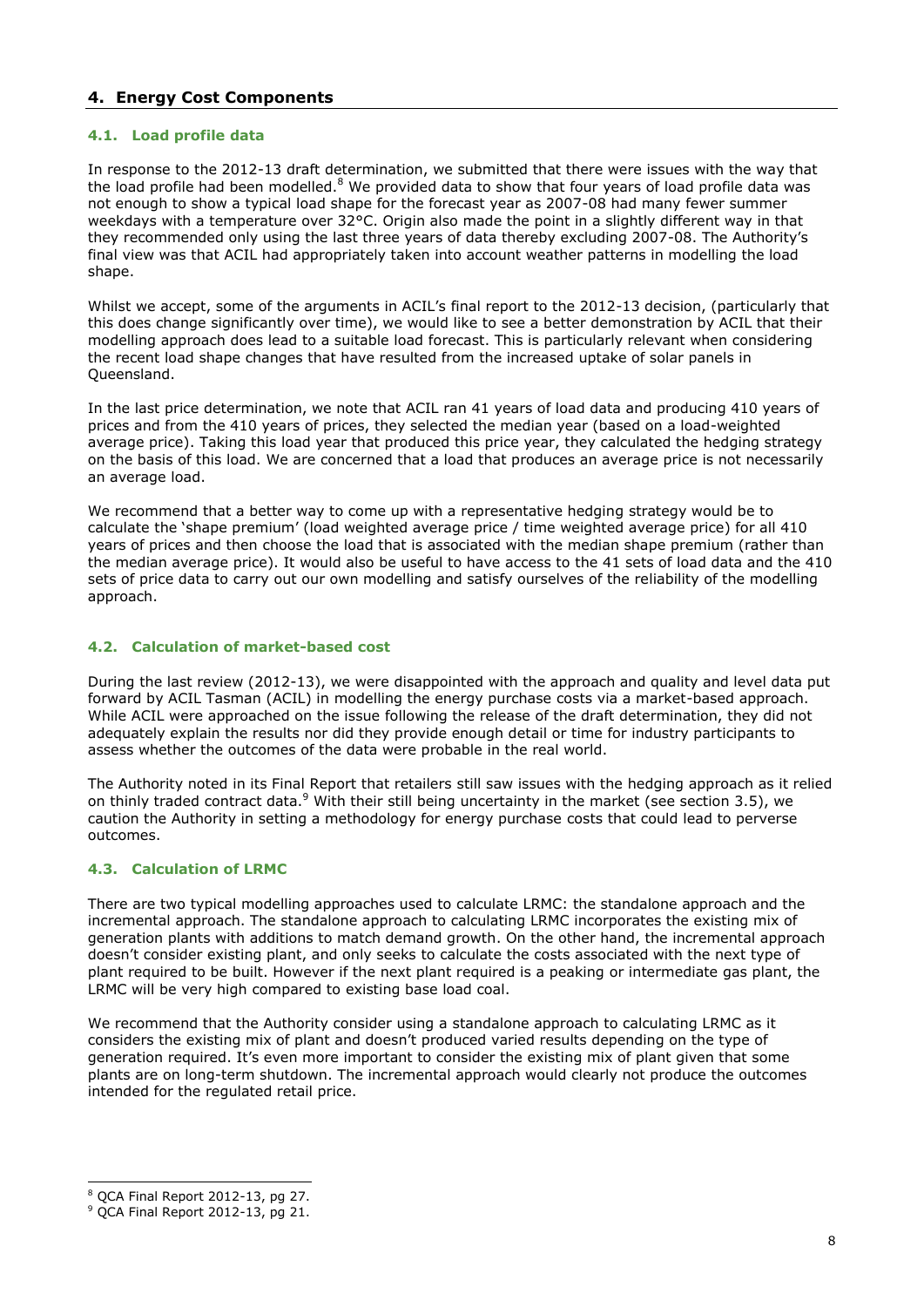## **4.4. Inclusion of carbon**

Carbon price uncertainty is still an issue with the Federal election due to be held by the  $30<sup>th</sup>$  November 2013. We expect considerable uncertainty the level of carbon price inclusion in wholesale contracts, especially in the latter part of the regulatory period. Any methodology put in place by the Authority should ensure that the inclusion of the carbon price can be altered to reflect carbon costs faced by retailers.

In the calculation of LRMC, we recommend using Treasury projections in the absence of a better approach to including carbon costs.

#### **4.5. Energy losses**

We recommend that the Authority include transmission and distribution losses and apply losses to the green scheme purchase costs to reflect accurately the energy costs incurred by retailers.

## **5. Retail Cost Components**

#### **5.1. Choice of the representative retailer**

In the last determination, the Authority chose to base retail costs on a representative retailer, which was a standalone, incumbent retailer of sufficient size to achieve economies of scale, had a mix of market and non-market customers, served customers in other NEM jurisdictions, and was not vertically integrated with an electricity generator.

We understand that it is the overall approach that must be considered and that cost allowances should support competition without unnecessarily increasing customer's bills. The approach taken by the Authority for the 2012-13 period is reasonable in some aspects, however we suggest that the Authority consider a new entrant retailer rather than an incumbent retailer as levels of competition have declined since the last price determination and more effort must be made to set all cost components at sufficient levels.

## **5.2. Calculation of retail operating costs (ROC)**

We don't believe the approach taken the Authority on retail operating costs in the last review fully captured Queensland specific costs. To rectify this issue we would be supportive of a combination of a bottom-up analysis of retail costs, supplemented by a benchmarking approach.

Some costs are different in Queensland. Costs per customer will typically vary with the number tariffs and offers, the number and rate of change of regulatory requirements, etc. compared to the total number of customers to be supported. For example, average costs per customer in Queensland are impacted by the higher costs we face in supporting solar customers on feed-in tariffs. This arises as solar customers cost us more in retail operating costs than comparable customers and due to the higher prevalence of solar customers in Queensland. The reasons are easy to appreciate: solar customers call us more, are more complex to support during the quoting/solar panel installation process, require additional changes to our IT systems, and have higher levels of complaints (which is unsurprising as the higher complexity means that more can go wrong).

A benchmarking approach alone, assumes that other regulators have correctly calculated ROC and that costs are very similar between jurisdictions. If the Authority wants to ensure that retail tariff is set at an adequate level then we suggest that it take a different approach to that used in the last determination and look specifically at Queensland retail costs.

#### **5.3. Calculation of customer acquisition and retention costs (CARC)**

As discussed in the section above for retail costs, we would like to see the Authority use a different approach to determining the CARC allowance. We note that retailers spend on CARC may need to increase if the market is to become more competitive since current levels of churn are lower levels in the last 12 months than they were over the last three years (section [6.1\)](#page-9-1).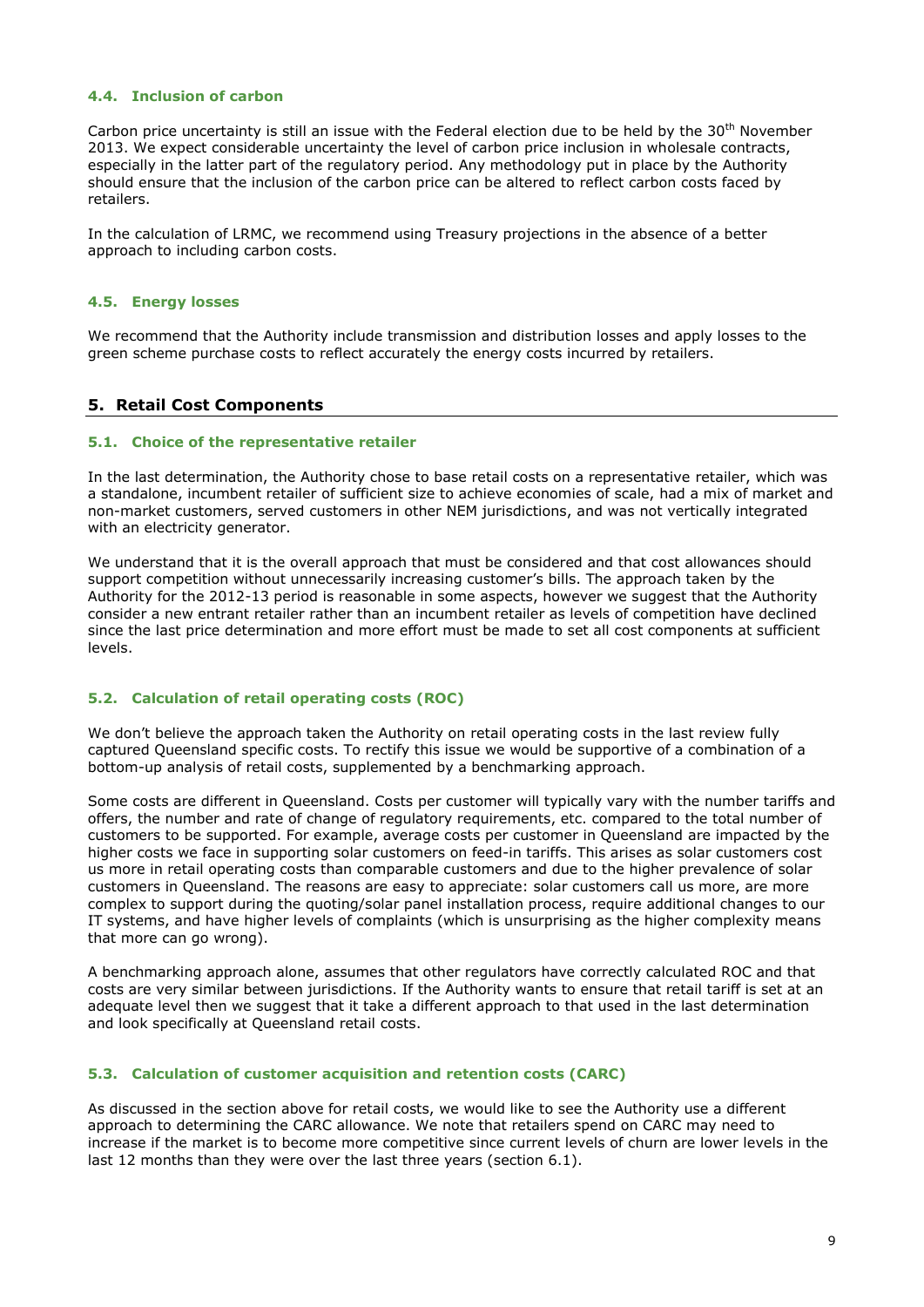# <span id="page-9-0"></span>**6. Retail Margin and Headroom**

## <span id="page-9-1"></span>**6.1. Competition**

18%

16% 14% 12% 10%

8% -<br>Sep-09

 $Jan-10$ 

 $Jul-10$ 

Churn data from AEMO (Australian Energy Market Operator) shows that the annualised monthly churn rate in Queensland in this year has been hovering between 11-15% and is much lower than other competitive states in the National Electricity Market (Chart  $1$ ).<sup>10</sup> Even the number of transfers per month is lower than in 2011.





We've taken a look at our own churn reports that shows which retailers we've lost customers to, and this shows an interesting trend in Queensland since mind 2011 (Chart 2). Three to four times as many of our Queensland customers move to one of the large retailers, and churn levels to all other retailers are quite low. Obviously, the limited nature of reporting means that can't make any definitive conclusions, however we do think this is significant and is likely to represent an overall trend in the industry where large retailers are finding it easier to compete for customers than second tier retailers.

 $Jul-11$ 

 $Jan-12$ 

 $Jul-12$ 

 $Sep-12$ 



#### **Chart 2: Numbers of customers lost to other retailers (by month, by retailer)**

 $Jan-11$ 

Anecdotally we understand that many retailers have pulled back on marketing activities in Queensland and now mainly using passive channels (e.g. online quoting) rather than spending on active marketing and expensive channels (such as doorknocking).

**NSW** QLD

SA

VIC

<sup>-</sup><sup>10</sup> AEMO, NEM Monthly Retail Transfer Statistics - September 2012, <http://www.aemo.com.au/Electricity/Data/Metering/Retail-Transfer-Statistical-Data>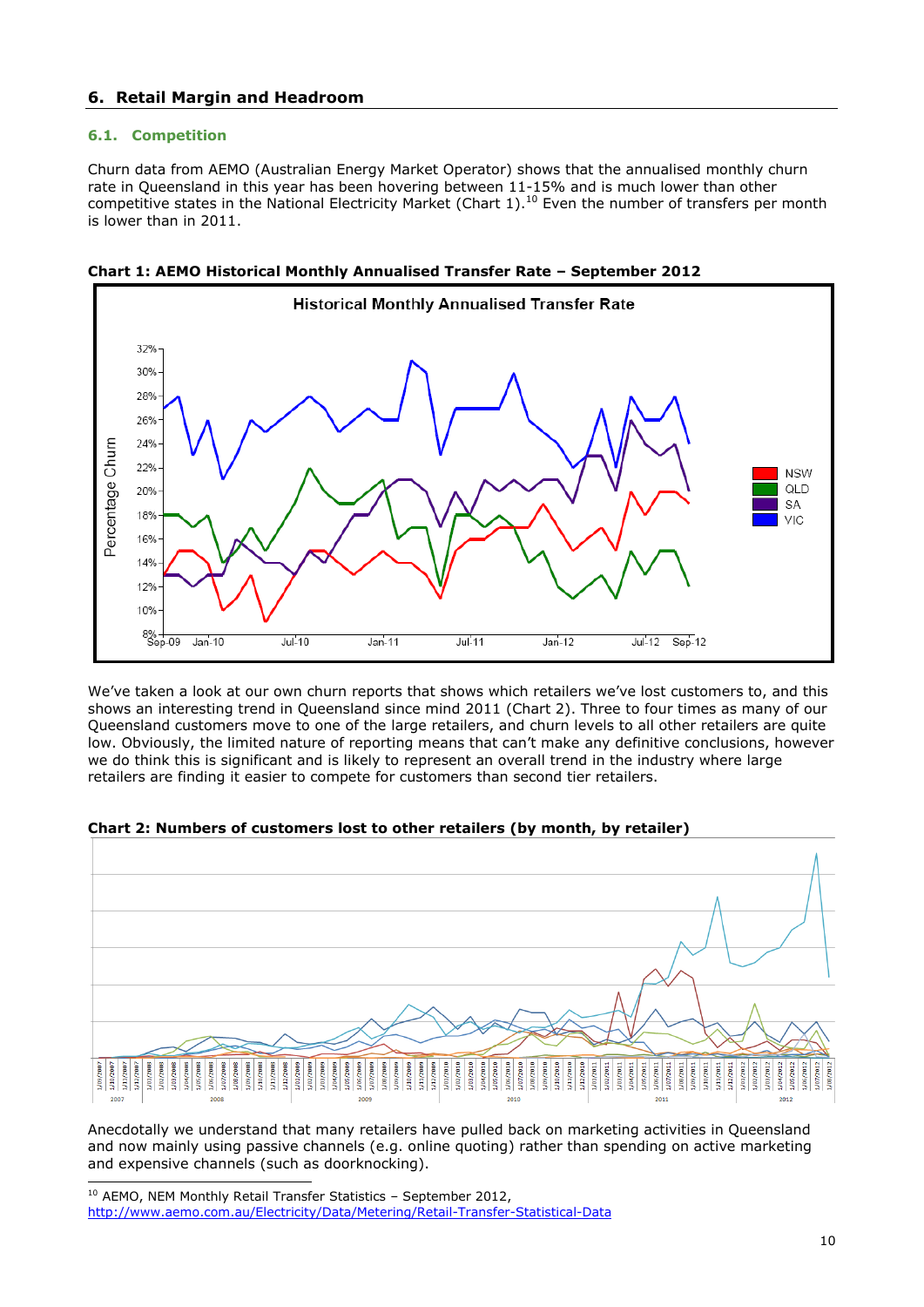All indications show that the Queensland electricity market is not particularly competitive and if anything is declining since the last price determination. The Authority should ensure that it doesn't set retail tariffs too low, as customers receive the longer-term benefits that result from a fully functioning and competitive market. The Authority has previously commented on this fact:

'.. .the Authority has recognised: ...

b) the importance of maintaining a competitive market in the future by not deterring the entry of new retailers which can drive efficiency in the market and potentially lead to lower prices and a wider range of services in the longer term.<sup>'11</sup>

## **6.2. Margin**

Considering the margin in isolation is not easy as it requires an assessment of the levels of adequacy of the cost components and the level of risk faced by retailers. The 5.7% margin on total costs set during the last determination is in line with other jurisdictions, but this is meaningless if the Authority doesn't set the cost allowances for energy and retail costs at an appropriate level.

If the Authority proceeds with a market-based approach to determining the energy cost component, then this would introduce market risk and we would suggest this should be reflected in a higher margin if this risk is not already compensated for elsewhere.

## **6.3. Headroom**

Given the discussion above on the low levels of competition in Queensland, particularly amongst smaller retailers, we believe that headroom should be increased and at the very least should be no lower than the current level of 5%.

## **6.4. Cost reflectivity**

In terms of the cost reflectivity issues, we are most concerned about tariff 11, the most common residential tariff. Chart 3 shows, a comparison of the fixed components of tariff 11 and the associated Energex network tariff (8400). The fixed components are also known as supply charges. It's apparent from the chart that the retail supply charge paid by the customer has not always covered the network supply charge cost incurred by the retailer.

The current year is a little unusual as the price of tariff 11 was frozen and the network supply charge was set lower than usual as part of the subsidy arrangement introduced by the Queensland Government.



Importantly, the retail supply charge also needs to cover the fixed retail operating costs, which are around 35 $c$ /day, ex GST<sup>13</sup>. This means that a cost reflective supply charge for tariff 11 would be

<sup>-</sup> $11$  OCA Final Report 2012-13, pg 52.

<sup>&</sup>lt;sup>12</sup> Energex: Tariff 8400, [http://www.energex.com.au/about-us/network-regulation-and-pricing/network-prices.](http://www.energex.com.au/about-us/network-regulation-and-pricing/network-prices) QCA tariff gazettals: http://www.gca.org.au/electricity-retail/NEP. Supply charges in c/day, nominal \$, ex GST